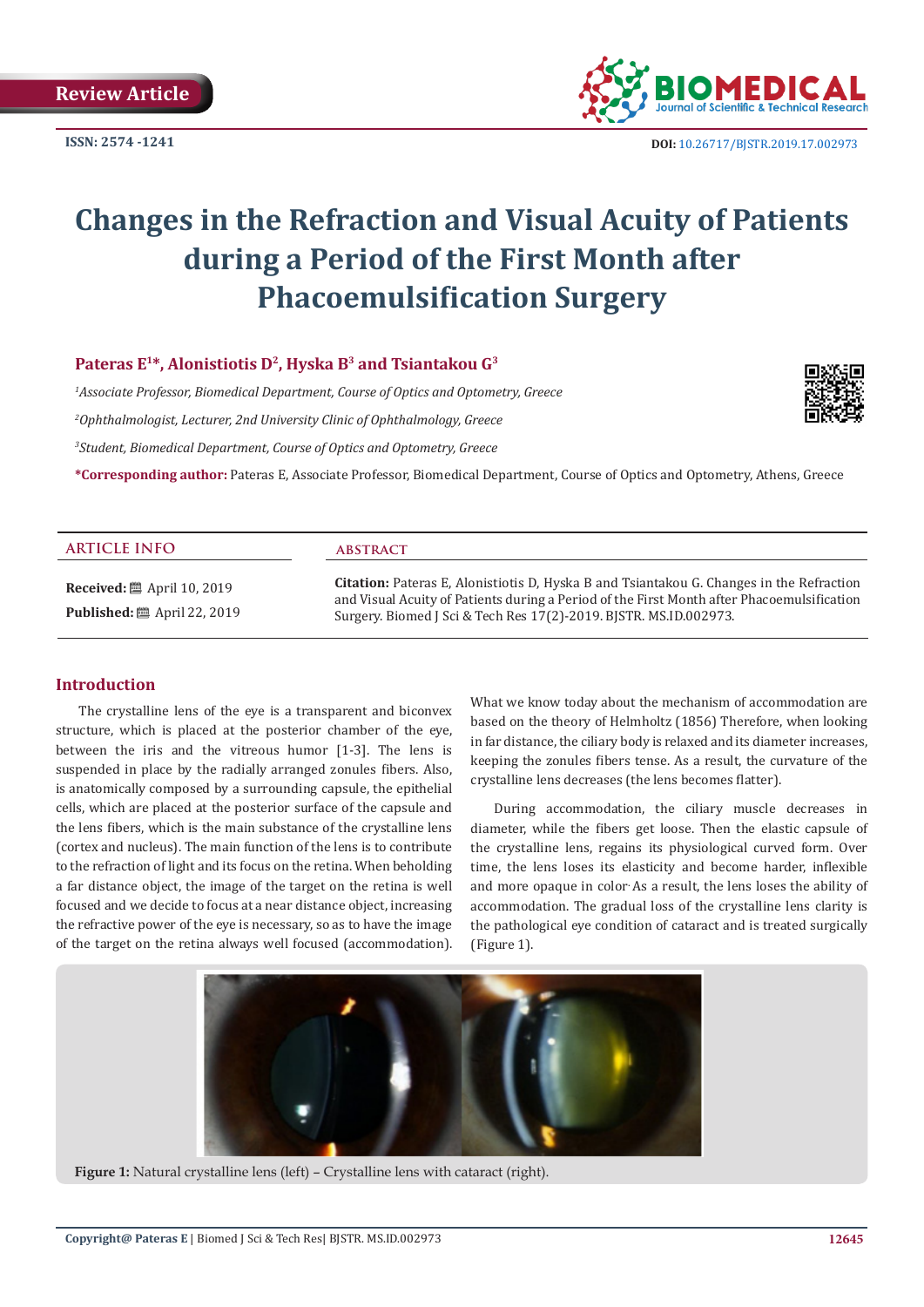### **Phacoemulsification Technique**







**Figure 3:** Crushing the nucleus of the crystalline lens during phacoemulsification surgery and insertion of the IOL.

In our days, phacoemulsification [1-3] is the most widespread method of surgical treatment of cataract. The main advantages of this technique are the successful removal of the crystalline lens through a small incision, the reducing of the hospitalization period, the avoidance of intraoperative and postoperative complications and the accelerating of postoperative visual rehabilitation of the patient. During this technique, the nucleus of the crystalline lens gets emulsified by a ultrasonic handpiece and the crushed parts are get removed from the anterior chamber of the eye by an irrigationaspiration probe. Finally, a new intraocular lens (IOL), that replaces the crystalline lens, is placed inside the empty capsule. From the April to June of 2017, at "ATTIKON" Athens University General Clinic, a clinical study took place. The purpose of the study was to examine the evolution of the refraction of eighteen patients, during the first month after phacoemulsification surgery. Also, the study aims to investigate, if the cases that were examined developed the technique's main advantages [4, 5-9]. Of the total of eighteen patients, eleven were women and seven were men. Their ages fluctuated between the ages of 49 and 88. They were operated by the same surgeon, who followed the same surgical process in all cases (Figures 2 & 3).

Fifteen and thirty days after every patient's surgical treatment, a check of the operated eye's refraction was held. Special attention was paid to the evolution of visual acuity. Of all patients, two people showed findings of dry type of age-related macular degeneration, preoperatively. In the first case (No 6), this condition affected the visual acuity of the patient and remained in low levels, postoperatively. In the second case (No 11), the visual acuity of the patient improved and didn't get affected by this pathological condition. In two people, also, appeared aspects on the Descemet's membrane fifteen days after phacoemulsification. As a result, the first patient (No 8) ended with low visual acuity and the second patient (No 18) ended with secondary myopia, because of corneal edema.

### **Presentation of Astigmatism Changes**

Fifteen days after phacoemulsification, four patients developed an unimportant amount of stigmatism, between 0 - 0.25 D and six patients developed between 0.50 - 0.75 D. From the eighteen patients, six developed astigmatism between 1.00 – 1.25 D and two of them an amount of 1.75 D. In total, all cases concluded with a postoperative astigmatism. The highest rate was at 1.75 D, which is not considered important as it's going to decrease in the next few days. At the refractive check, thirty days after the surgery, there was a little improvement in the astigmatic error. Six patients developed an unimportant rate of astigmatism between 0 – 0.25 D, five developed an astigmatic rate between 0.50 – 0.75 D and six developed astigmatism between 1.00 – 1.75 D. Finally, only one case developed a high rate of astigmatic error, at 2.00 D. In conclusion, out of the eighteen clinical cases, six people developed astigmatism "with the rule", from 0.50 to 1.50 D, four patients ended with zero astigmatism and seven patients developed "against the rule" astigmatism from 0.25 to 1.00 D. A special clinical case, was one patient (No 18), who had a final increase in astigmatism, at 2.00 D, because of a pterygium, which entering the cornea caused a refractive error (Table 1).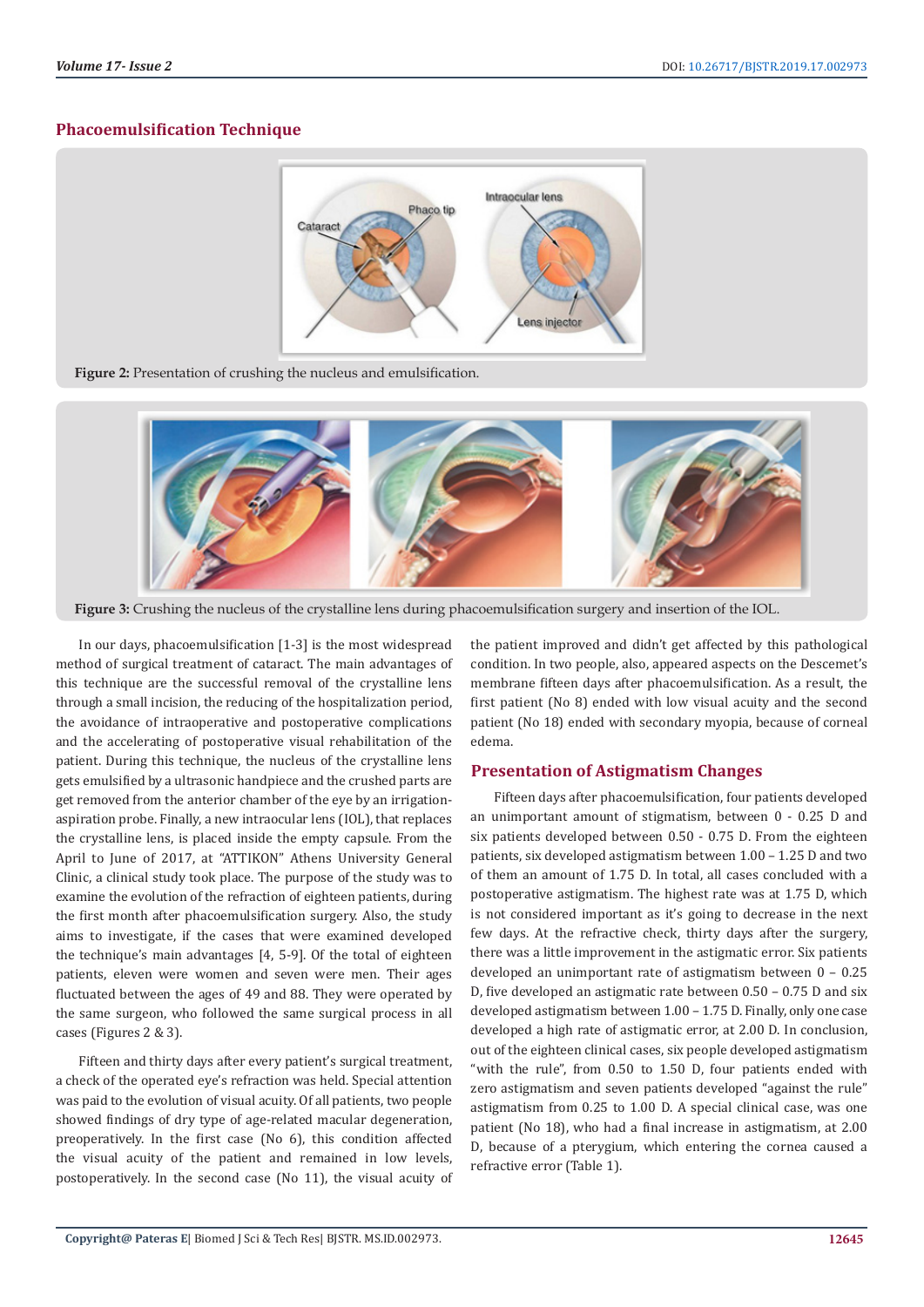| Number of Patients |                  | POST-OP CYL (15 DAYS) |                   | POST-OP CYL (30 DAYS) |
|--------------------|------------------|-----------------------|-------------------|-----------------------|
|                    | Cyl              | <b>AXIS</b>           | Cyl               | <b>AXIS</b>           |
| $\mathbf{1}$       | $-0,5$           | $15\,$                | $-0,25$           | 80                    |
| $\overline{2}$     | $-1,75$          | 70                    | $-1,25$           | 75                    |
| 3                  | $-1,25$          | 90                    | $-1,5$            | 106                   |
| $\overline{4}$     | $-0,25$          | 5                     | $-0,5$            | 160                   |
| 5                  | $0,\!5$          | 170                   | 0,5               | 170                   |
| 6                  | $1\,$            | 75                    | 0,75              | 70                    |
| $\overline{7}$     | $-0,75$          | 20                    | 0,75              | 90                    |
| 8                  | 1,75             | 20                    | $-1,75$           | 100                   |
| $\,9$              | $\boldsymbol{0}$ | $\boldsymbol{0}$      | $\boldsymbol{0}$  | $\boldsymbol{0}$      |
| $10\,$             | $-1$             | 90                    | $-1$              | 90                    |
| $11\,$             | $-0,5$           | 80                    | $-0,25$           | $11\,$                |
| $12\,$             | $-0,25$          | 115                   | $\boldsymbol{0}$  | $\mathbf{0}$          |
| 13                 | $\boldsymbol{0}$ | $\boldsymbol{0}$      | $0,\!5$           | 106                   |
| 14                 | 1,25             | 40                    | $\mathbf{1}$      | 130                   |
| 15                 | $-1$             | 114                   | $-1$              | 90                    |
| 16                 | $-0,5$           | 45                    | $\boldsymbol{0}$  | $\boldsymbol{0}$      |
| 17                 | $-0,5$           | 165                   | $\boldsymbol{0}$  | $\boldsymbol{0}$      |
| 18                 | $-1$             | 96                    | $\textnormal{-}2$ | 90                    |

**Table 1:** Presentation of astigmatism changes ,15 and 30 days after phacoemulsification surgery.

# **Presentation of the Spherical Component of Refraction Changes**

Fifteen days after the phacoemulsification, four patients developed a low myopic error, ranging from 0.25 to 0.50 D. Eight clinical cases, also, developed a zero sphere and the other six developed a low hyperopic error, from 0.25 to 0.50 D. Thirty days after the surgical treatment, the noticed changes were very small, as we were already talking about a negligible sphere. As a result, the sphere remained stable in nine of the eighteen clinical cases, decreased by 0.25 D in three cases and small increase of 0.25 – 0.50 D, was noticed in six patients.

# **Presentation of Visual Acuity before and after Surgery**

The preoperative sphere and astigmatism weren't included as clinical data in the study, because special attention was paid to preoperative visual acuity. That's how the success of the phacoemulsification surgery gets more understandable in terms of restoring the visual capacity of the patients. Therefore, preoperatively, the visual acuity of the patients ranged from light perception (LP) to 5/10. Thirty days after the phacoemulsification surgery, twelve clinical cases developed very good to excellent visual acuity  $(9 - 10/10)$ , as final postoperative visual acuity. In addition, six patients developed good visual acuity  $(7 - 8/10)$ . There was complete visual acuity recovery even in patients who did not exceed 1/10 or LP, preoperatively, as the cataract was the only pathological problem of the eye. In six patients, visual acuity remained stable at 15 and 30 days and in twelve patients the vision improved. Also, thirty days after the surgery, in six out of the eighteen cases, there was a final improvement in visual acuity above two lines, when compared to visual acuity by applying the optimal refractive correction. Therefore, the use of corrective ophthalmic lenses has been proposed to them (Table 2).

| Patients     | PRE-OP VA | POST-OP VA (15 days) | POST-OP VA without glasses<br>$(30 \text{ days})$ | POST-OP VA with glasses<br>$(30 \text{ days})$ |
|--------------|-----------|----------------------|---------------------------------------------------|------------------------------------------------|
|              | 0,4       | 0,5                  | 0,9                                               |                                                |
|              | 0,4       | 0,4                  | 0,7                                               | 0,8                                            |
| 3            | 0,4       | 0,6                  |                                                   |                                                |
| 4            | 0,05      | 0,4                  | 0,3                                               |                                                |
| 5            | 0,3       | 0,5                  | 0,5                                               | 0,7                                            |
| 6            | 0,15      | 0,7                  | 0,7                                               | 0,7                                            |
| 7            | 0,3       | 0,7                  | 0,8                                               | 0,9                                            |
| 8            | 0,05      | 0,4                  | 0,6                                               | 0,9                                            |
| $\mathbf{Q}$ | 0,3       | 0,8                  | 0,8                                               |                                                |

**Table 2:** Presentation of visual acuity.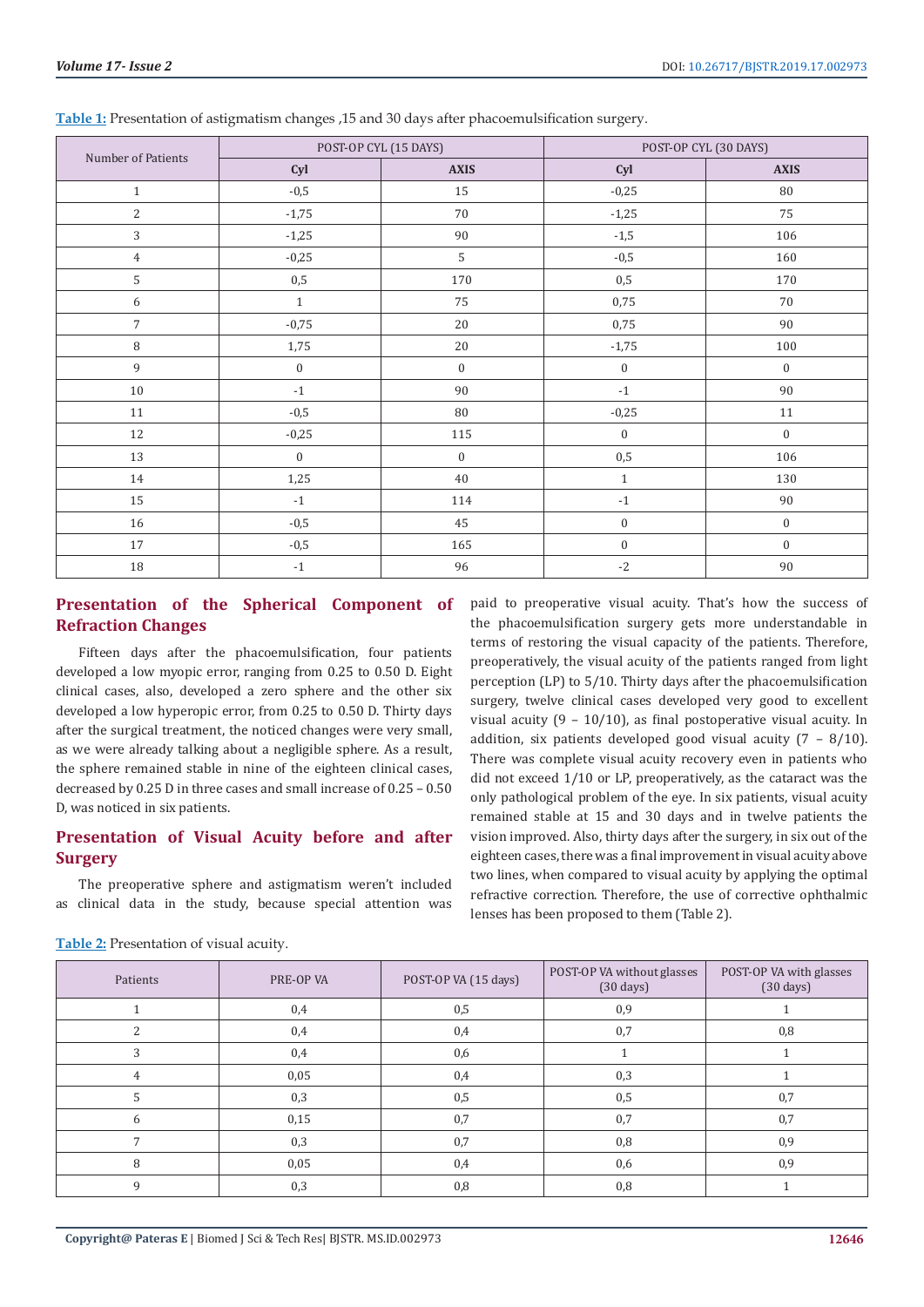| 10 | 0,3  | 0,7 | 0,7 | 0,8 |
|----|------|-----|-----|-----|
| 11 | 0,2  | 0,7 | 0,9 | 0,9 |
| 12 | 0,2  | 0,6 | 0,7 | 0,8 |
| 13 | 0,4  | 0,6 | 0,7 | 0,9 |
| 14 | 0,2  | 0,7 |     |     |
| 15 | 0,5  | 0,9 | 0,9 |     |
| 16 | 0,05 | 0,8 |     |     |
| 17 | 0,3  | 0,8 | 0,9 | 0,9 |
| 18 | 0,3  | 0,4 | 0,6 | 0,8 |

# **Statistical Study**



**Figure 4:** Changes of visual acuity post-operative 15 days & 30 days.



**Figure 5:** Changes of visual acuity pre-operative and 30 days after with glasses.

## **Table 3:** Post-operative visual acuity.

| Number of eyes | V.A. without glasses     | Number of eyes | V.A. with glasses        |
|----------------|--------------------------|----------------|--------------------------|
|                | $5/10 \rightarrow 7/10$  |                | $7/10 \rightarrow 8/10$  |
|                | $8/10 \rightarrow 10/10$ | ᆠ              | $9/10 \rightarrow 10/10$ |

**Table 4:** Paired T-tests before phacoemulsification and 15 days after.

| <b>V.A. PRO OPER</b>           |                  |  |
|--------------------------------|------------------|--|
| <b>V.A. 15 DAYS AFTER OPER</b> |                  |  |
| Sample 1                       | Sample 2         |  |
| 18                             | 18               |  |
| 0,2667                         | 0,6222           |  |
| 0,2006 to 0,3327               | 0,5430 to 0,7014 |  |
| 0,01745                        | 0,02536          |  |
| 0,1328                         | 0,1592           |  |
| 0,03131                        | 0,03753          |  |
|                                |                  |  |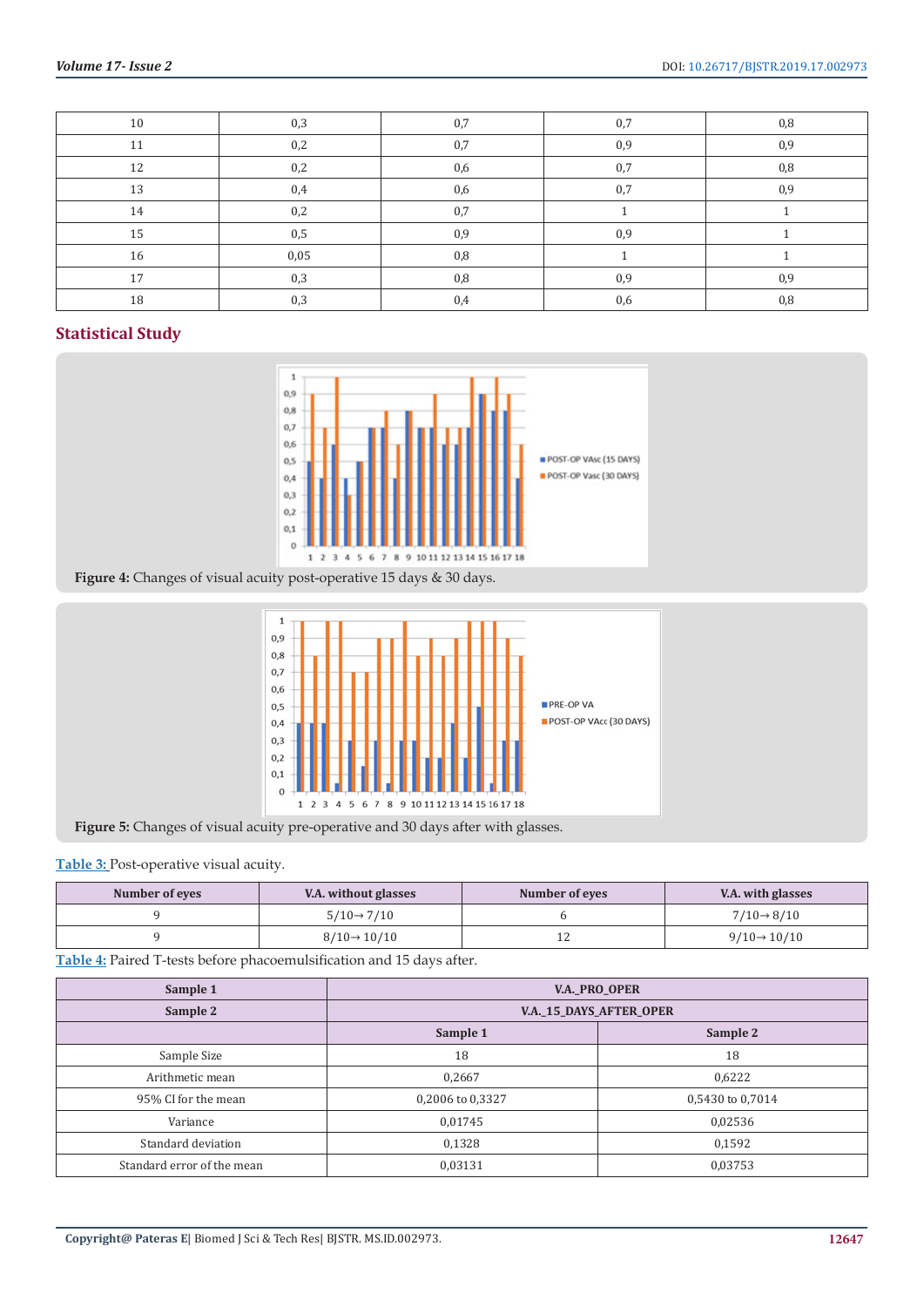| <b>Paired samples t-test</b>                |                             |  |
|---------------------------------------------|-----------------------------|--|
| Mean difference                             | 0,3556                      |  |
| Standard deviation of differences           | 0,1901                      |  |
| Standard error of mean difference           | 0,04481                     |  |
| 95% CI                                      | 0,2610 to 0,4501            |  |
| Test statistic t                            | 7,935                       |  |
| 17<br>Degrees of Freedom (DF)               |                             |  |
| Two-tailed probability                      | P < 0.0001                  |  |
| <b>Differences</b>                          |                             |  |
| Chi-squared test for Normal distribution of | Accept Normality (P=0,6080) |  |
| differences                                 | $(Chi-squared=0.995 DF=2)$  |  |

**Table 5:** Paired T-tests 15 days and 30 days after phacoemulsification.

| Sample 1                                                   | V.A. 15 DAYS AFTER OPER                                   |                  |  |  |
|------------------------------------------------------------|-----------------------------------------------------------|------------------|--|--|
| Sample 2                                                   | V.A._30_DAYS_AFTER_OPER                                   |                  |  |  |
|                                                            | Sample 1                                                  | Sample 2         |  |  |
| Sample Size                                                | 18                                                        | 18               |  |  |
| Arithmetic mean                                            | 0,6222                                                    | 0,7611           |  |  |
| 95% CI for the mean                                        | 0,5430 to 0,7014                                          | 0,6675 to 0,8548 |  |  |
| Variance                                                   | 0,02536                                                   | 0,03546          |  |  |
| Standard deviation                                         | 0,1592                                                    | 0,1883           |  |  |
| Standard error of the mean                                 | 0,03753                                                   | 0,04438          |  |  |
| Paired samples t-test                                      |                                                           |                  |  |  |
| Mean difference                                            | 0,1389                                                    |                  |  |  |
| Standard deviation of differences                          | 0,1461                                                    |                  |  |  |
| Standard error of mean difference                          | 0,03443                                                   |                  |  |  |
| 95% CI                                                     | 0,6624to 0,2115                                           |                  |  |  |
| Test statistic t                                           | 4,034                                                     |                  |  |  |
| Degrees of Freedom (DF)                                    | 17                                                        |                  |  |  |
| Two-tailed probability                                     | $P=0,0009$                                                |                  |  |  |
| <b>Differences</b>                                         |                                                           |                  |  |  |
| Chi-squared test for Normal distribution of<br>differences | Accept Normality (P=0,3231)<br>$(Chi-squared=0.976 DF=1)$ |                  |  |  |

**Table 6:** Paired T-tests before phacoemulsification and 30 days after.

| Sample 1                          | <b>V.A._PRO_OPER</b>    |                  |  |
|-----------------------------------|-------------------------|------------------|--|
| Sample 2                          | V.A._30_DAYS_AFTER_OPER |                  |  |
|                                   | Sample 1                | Sample 2         |  |
| Sample Size                       | 18                      | 18               |  |
| Arithmetic mean                   | 0,2667                  | 0,7611           |  |
| 95% CI for the mean               | 0,2006 to 0,3327        | 0,6675 to 0,8548 |  |
| Variance                          | 0,01765                 | 0,03546          |  |
| Standard deviation                | 0,1328                  | 0,1883           |  |
| Standard error of the mean        | 0,03131                 | 0,04438          |  |
| <b>Paired samples t-test</b>      |                         |                  |  |
| Mean difference                   | 0,4944                  |                  |  |
| Standard deviation of differences | 0,1955                  |                  |  |
| Standard error of mean difference | 0,04607                 |                  |  |
| 95% CI                            | 0,3972 to 0,5916        |                  |  |
| Test statistic t                  | 10,733                  |                  |  |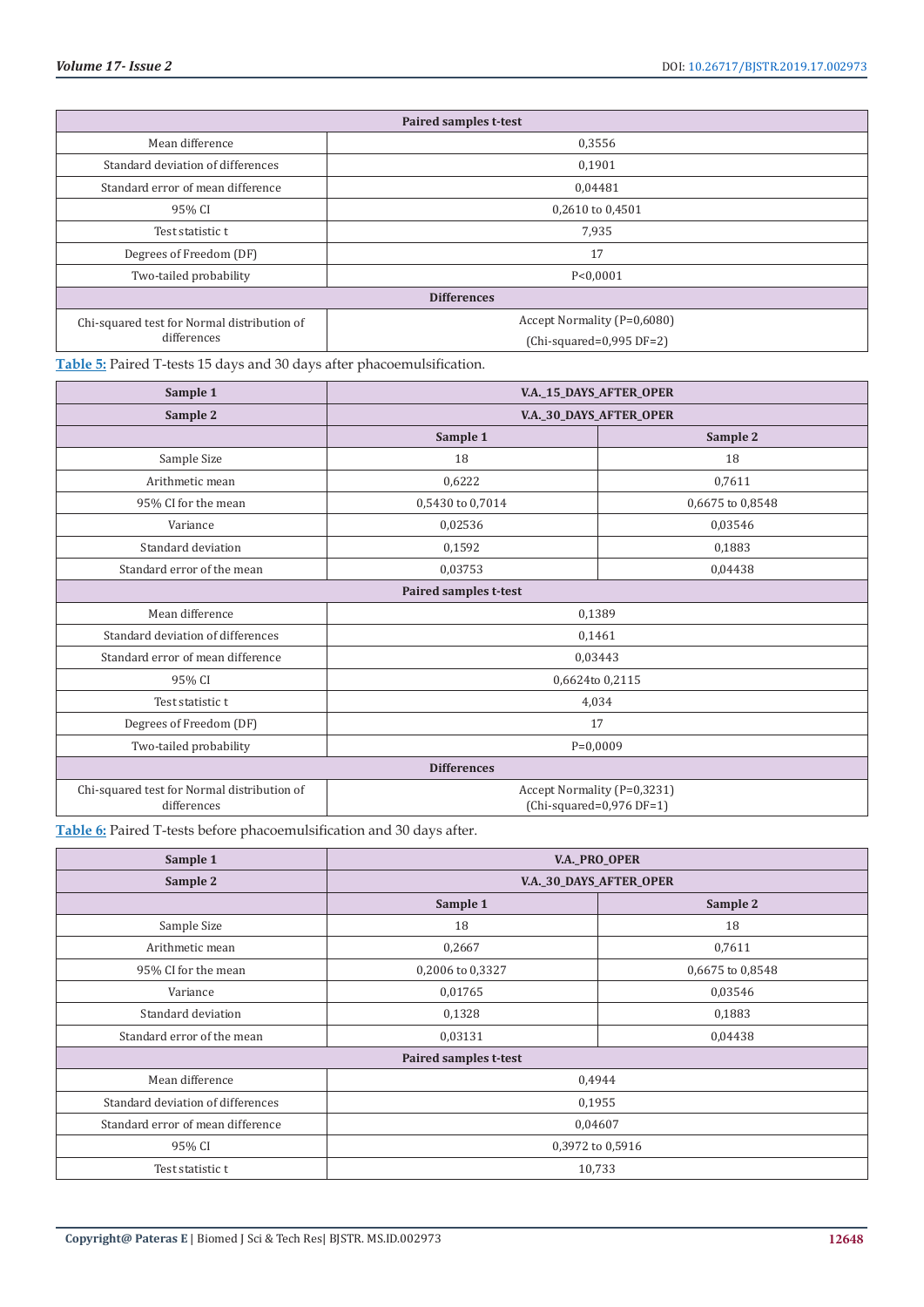| Degrees of Freedom (DF)                                                                                                | 17                                                      |                  |  |  |
|------------------------------------------------------------------------------------------------------------------------|---------------------------------------------------------|------------------|--|--|
| Two-tailed probability<br>P < 0,0001                                                                                   |                                                         |                  |  |  |
|                                                                                                                        | <b>Differences</b>                                      |                  |  |  |
| Chi-squared test for Normal distribution of<br>differences                                                             | Accept Normality (P=0,9311)<br>$(Chi-squared=0,14DF=2)$ |                  |  |  |
| Table 7: Paired T-tests 30 days after phacoemulsification with and without applying the optimal refractive correction. |                                                         |                  |  |  |
|                                                                                                                        |                                                         |                  |  |  |
| Sample 1                                                                                                               | V.A._30_DAYS_AFTER_OPER                                 |                  |  |  |
| Sample 2                                                                                                               | V.A._15_DAYS_AFTER_OPER_WITH_GLASSES<br>Sample 1        | Sample 2         |  |  |
| Sample Size                                                                                                            | 18                                                      | 18               |  |  |
| Arithmetic mean                                                                                                        | 0,7611                                                  | 0,8944           |  |  |
| 95% CI for the mean                                                                                                    | 0,6675 to 0,8548                                        | 0,8419 to 0,9469 |  |  |
| Variance                                                                                                               | 0,03546                                                 | 0,01114          |  |  |
| Standard deviation                                                                                                     | 0,1883                                                  | 0,1056           |  |  |
| Standard error of the mean                                                                                             | 0,04438                                                 | 0,02488          |  |  |
| Paired samples t-test                                                                                                  |                                                         |                  |  |  |
| Mean difference<br>0,1333                                                                                              |                                                         |                  |  |  |
| Standard deviation of differences                                                                                      | 0,1680                                                  |                  |  |  |
| Standard error of mean difference                                                                                      | 0,03961                                                 |                  |  |  |
| 95% CI                                                                                                                 | 0,04977 to 0,2169                                       |                  |  |  |
| Test statistic t                                                                                                       | 3,367                                                   |                  |  |  |
| Degrees of Freedom (DF)                                                                                                | 17                                                      |                  |  |  |
| Two-tailed probability                                                                                                 | $P=0,0037$                                              |                  |  |  |
| <b>Differences</b>                                                                                                     |                                                         |                  |  |  |
| Chi-squared test for Normal distribution of                                                                            | Accept Normality (P=0,0011)                             |                  |  |  |
| differences                                                                                                            | $(Chi-squared=10,629 DF=1)$                             |                  |  |  |

**Table 8:** Paired T-tests preoperatively and 30 days after phacoemulsification with applying the optimal refractive correction.

| Sample 1                                    | <b>V.A._PRO_OPER</b>                 |                  |  |  |
|---------------------------------------------|--------------------------------------|------------------|--|--|
| Sample 2                                    | V.A._15_DAYS_AFTER_OPER_WITH_GLASSES |                  |  |  |
|                                             | Sample 1                             | Sample 2         |  |  |
| Sample Size                                 | 18                                   | 18               |  |  |
| Arithmetic mean                             | 0,2667                               | 0,8944           |  |  |
| 95% CI for the mean                         | 0,2006 to 0,3327                     | 0,8419 to 0,9469 |  |  |
| Variance                                    | 0,01765                              | 0,0114           |  |  |
| Standard deviation                          | 0,1328                               | 0,1056           |  |  |
| Standard error of the mean                  | 0,03131                              | 0,02448          |  |  |
| Paired samples t-test                       |                                      |                  |  |  |
| Mean difference                             | 0,6278                               |                  |  |  |
| Standard deviation of differences           | 0,1674                               |                  |  |  |
| Standard error of mean difference           | 0,03945                              |                  |  |  |
| 95% CI                                      | 0,5446 to 0,7110                     |                  |  |  |
| Test statistic t                            | 15,915                               |                  |  |  |
| Degrees of Freedom (DF)                     | 17                                   |                  |  |  |
| Two-tailed probability                      | P < 0,0001                           |                  |  |  |
| <b>Differences</b>                          |                                      |                  |  |  |
| Chi-squared test for Normal distribution of | Accept Normality (P=0,8386)          |                  |  |  |
| differences                                 | $(Chi-squared=0,352 DF=2)$           |                  |  |  |